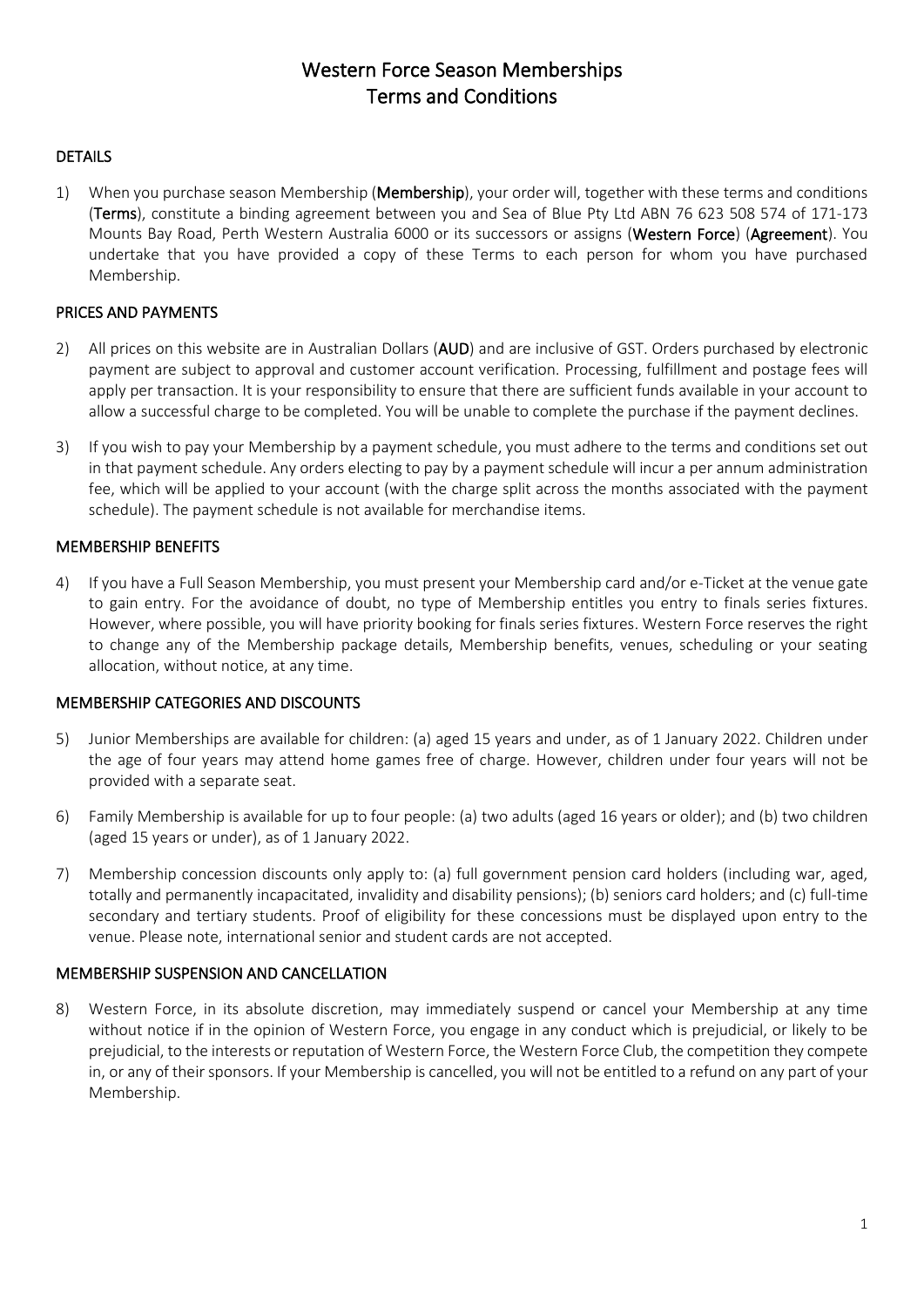### REFUND POLICY

9) Refund Request: Any person seeking a refund must do so in writing. Refund requests must be addressed to [memberships@westernforce.com.au](mailto:memberships@westernforce.com.au) and will be at the sole discretion of the Membership Services Lead of the Western Force. Refunds will only be granted in exceptional circumstances. Should any refund request be approved by the Western Force, the Member will need to return their Membership card to Western Force before a refund can be processed. Alternatively, a credit for the difference of an Away Supporter can be retained enabling the retainment of Membership Status for the season and maintain all Away Supporter Member benefits while continuing to support the Western Force.

Use of Membership: A request for Membership refund shall not be considered by Western Force if the relevant Member has utilised their Membership for entry to any match prior to making any refund request.

Cancellations: The Western Force is not liable to Members for any loss or damage Members suffer as a result of the Super Rugby Competition or any match being cancelled, postponed or changed and the Member acknowledges that any such change or postponement will be at the sole direction of the league or the venue.

#### LOST, STOLEN AND DAMAGED MEMBERSHIP CARDS

10) Lost, stolen or damaged Membership cards that require a new Membership card to be re-issued will incur an administration fee. Upon written request, lost cards will be cancelled, and a replacement card will be issued. The processing of a replacement card may take up to three weeks.

#### PRIVACY

- 11) The personal information that Western Force collects from you is used in connection with your Membership and for providing you with rugby related information including from Western Force, the competition and RugbyWA. In purchasing a Membership, you agree to the disclosure of your personal information to Western Force, Western Force sponsors, the competition, RugbyWA and other related third parties. Unless you elect otherwise, you may be contacted by such persons with special offers and promotional information about their services and products.
- 12) You agree to ensure your personal information is kept accurate. This can be achieved through your Western Force Member account settings (accessed via the online Membership portal) or by e-mailing [memberships@westernforce.com.au.](mailto:memberships@westernforce.com.au) If your personal details are not kept accurate, you agree to not hold Western Force responsible for Membership cards, Membership packs, or other goods being sent to an incorrect mailing address.

#### GENERAL

- 13) If Western Force waives any of these Terms, this does not mean that any other Terms do not apply. It should be assumed unless explicitly stated by Western Force that all Terms always apply. These Terms apply to all past, current and future purchases unless specified in writing by Western Force. These Terms operate within the bounds of the laws of Western Australia and all customers are bound by the non-exclusive jurisdiction of the courts of Western Australia.
- 14) You agree not to bring any claim or proceeding against Western Force for any damage, loss, injury or liability you, or a person for whom you purchase Membership, may suffer in relation to travelling to orspectating Western Force games. You also agree to release Western Force in respect of any claim relating to such damage, loss, injury or liability.
- 15) If: (a) a clause or part of a clause can be read in a way that makes it illegal, unenforceable or invalid, but can also be read in a way that makes it legal, enforceable and valid, it must be read in the latter way; and (b) any clause or part of a clause is illegal, unenforceable or invalid, that clause or part is to be treated as removed from this Agreement, but the rest of this Agreement is not affected.
- 16) Western Force has entered into an agreement with HBF Park to host home game matches. You agree to comply with HBF Park's rules and regulations, including the terms and conditions of entry available here: [https://www.venueswest.wa.gov.au/conditions-of-entry/.](https://www.venueswest.wa.gov.au/conditions-of-entry/)